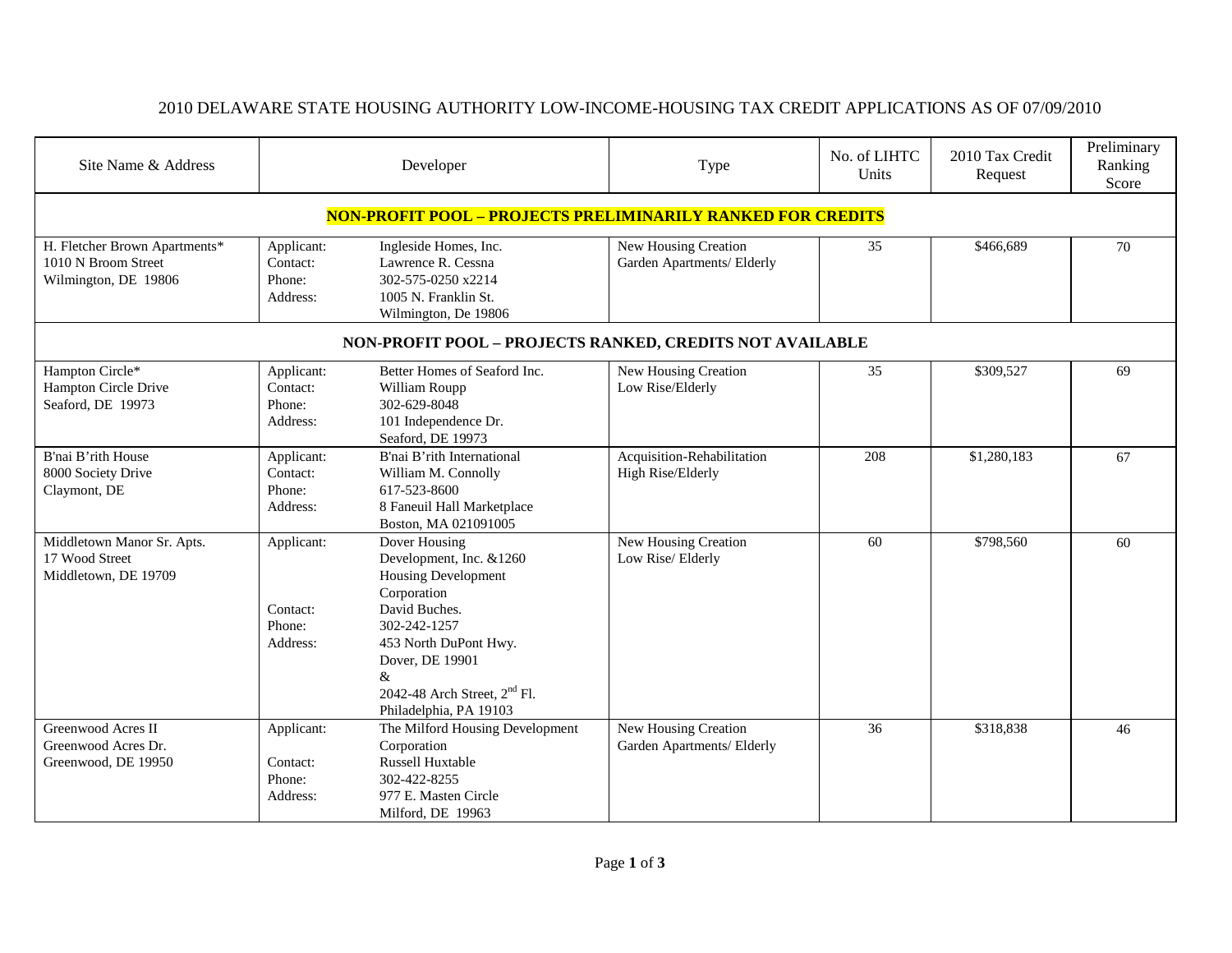## 2010 DELAWARE STATE HOUSING AUTHORITY LOW-INCOME-HOUSING TAX CREDIT APPLICATIONS AS OF 07/09/2010

| Site Name & Address                                                                     | Developer                                    |                                                                                                                              | Type                                                      | No. of LIHTC<br>Units | 2010 Tax Credit<br>Request | Preliminary<br>Ranking<br>Score |  |  |
|-----------------------------------------------------------------------------------------|----------------------------------------------|------------------------------------------------------------------------------------------------------------------------------|-----------------------------------------------------------|-----------------------|----------------------------|---------------------------------|--|--|
|                                                                                         |                                              | <u> PRESERVATION REHABILITATION POOL – PROJECTS PRELIMINARILY RANKED FOR CREDITS</u>                                         |                                                           |                       |                            |                                 |  |  |
| <b>Canterbury Estates</b><br>304 Canterbury Apartments, Rt. 13<br>Bridgeville, DE 19933 | Applicant:<br>Contact:<br>Phone:<br>Address: | Canterbury Estates Management, LLC<br>Donald Kirkpatrick<br>410-269-0900 x120<br>410 Severn Ave. A301<br>Annapolis, MD 21403 | Acquisition-Rehabilitation<br>Garden Apartments<br>Family | 24                    | \$286,404                  | 74                              |  |  |
| <b>Dunbarton Estates</b><br>301 Dunbarton Apts<br>Georgetown, DE 19947                  | Applicant:<br>Contact:<br>Phone:<br>Address: | Dunbarton Estates Management, LLC<br>Donald Kirkpatrick<br>410-269-0900 x120<br>410 Severn Ave. A301<br>Annapolis, MD 21403  | Acquisition-Rehabilitation<br>Garden Apartments/Family    | 32                    | \$374,973                  | 68                              |  |  |
| B'nai B'rith House<br>8000 Society Drive<br>Claymont, DE                                | Applicant:<br>Contact:<br>Phone:<br>Address: | B'nai B'rith International<br>William M. Connolly<br>617-523-8600<br>8 Faneuil Hall Marketplace<br>Boston, MA 021091005      | Acquisition-Rehabilitation<br>High Rise/Elderly           | 208                   | \$1,280,183                | 67                              |  |  |
| PRESERVATION REHABILITATION POOL - PROJECTS RANKED, CREDITS NOT AVAILABLE               |                                              |                                                                                                                              |                                                           |                       |                            |                                 |  |  |
| Heron Run<br>363 E. Commerce St.<br>Smyrna, DE 19977                                    | Applicant:<br>Contact:<br>Phone:<br>Address: | Heron Run Associates, LP<br>David F. Layfield, Jr.<br>410-334-3671<br>212 W. Main St. Suite 301A<br>Salisbury, MD 21801      | Acquisition-Rehabilitation<br>Garden Apartments/Family    | 40                    | \$456,527                  | 65                              |  |  |
| <b>Greenside Manor Apartments</b><br>216 Tulip Place<br>Seaford, DE 19973               | Applicant:<br>Contact:<br>Phone:<br>Address: | Greenside Associates, LP<br>David F. Layfield, Jr.<br>410-334-3671<br>212 W. Main St. Suite 301A<br>Salisbury, MD 21801      | Acquisition-Rehabilitation<br>Garden Apartments/Family    | 40                    | \$437,084                  | 65                              |  |  |